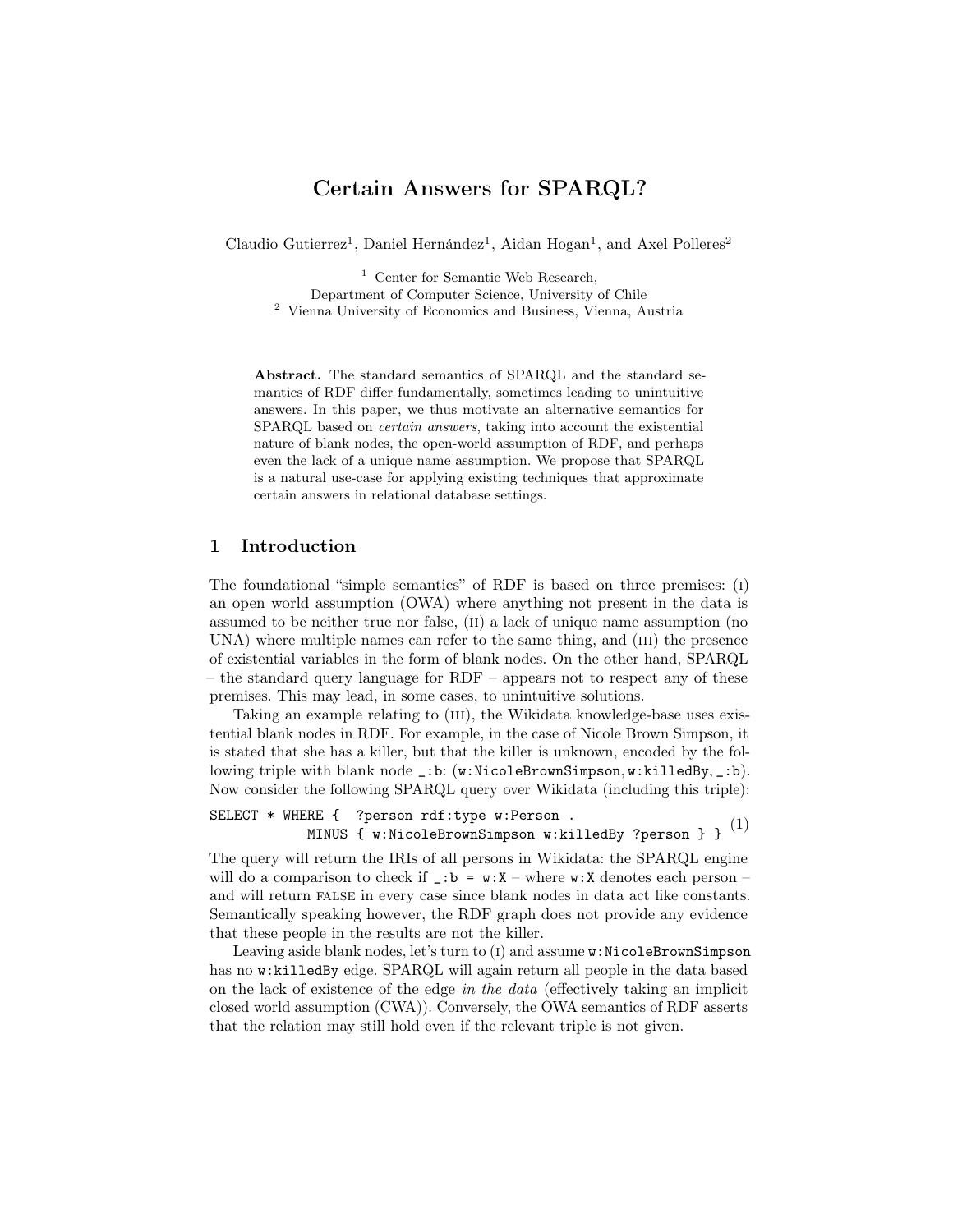Likewise, with respect to (II), the comparison  $\mathbf{w} \cdot \mathbf{x} = \mathbf{w} \cdot \mathbf{y}$  will always return false in SPARQL, whereas in the RDF graph, these may refer to the same thing: SPARQL sees unequal terms (effectively adopting a UNA) while in RDF, these terms may be referring to the same thing (no UNA).

There is another option, however: SPARQL could return answers only where it is certain that the person did not kill Nicole Brown Simpson. In other words, nobody would be returned for this query since anybody could have killed her. In the comparison  $\therefore$  b = w:X, we could say UNKNOWN instead of FALSE to acknowledge that  $\Box$ :b *could* refer to  $w: X$ ; this is similar to how SQL handles the case of nulls, using three-valued logic. Likewise, checking the (non-)existence of some relation not supported by the data could return unknown to align with RDF's OWA; and so too could (in)equalities over IRIs, aligning with no-UNA.

In this paper, we do not develop new results, but rather position SPARQL and RDF (with blank nodes) as a natural application of recent results in the database literature relating to certain answers. Our proposed aim is to have a keyword, such as SELECT CERTAIN [\[5\]](#page-3-0), which users could opt to use to ensure that all answers returned by the query are true for all models of the RDF graph, such as to ensure that no results are returned in the case(s) previously outlined.

While some authors have looked at certain answers for SPARQL in the context of OWA [\[2\]](#page-3-1) and OWL entailments [\[1\]](#page-3-2), to the best of our knowledge, no work has yet looked at RDF graphs with blank nodes, nor considered certain answers more generally in the context of the simple semantics of RDF.

### 2 Simple Entailment and SPARQL

Given two RDF graphs  $G$  and  $H$ , we say that  $G$  (simple) entails  $H$ , denoted  $G \models H$ , if every model of G is a model of H; intuitively, H says nothing new over G [\[3\]](#page-3-3). If  $G \models H$  and  $H \models G$ , then we say that G and H are (simple) equivalent. denoted  $G \equiv H$ . In the simple semantics of RDF, blank nodes act as existential variables, while IRIs and literals acts as ground terms. With respect to checking entailment, let  $\mu$  denote a mapping from blank nodes to other RDF terms and let  $\mu(G)$  denote the image of an RDF graph G under  $\mu$ . Then  $G \models H$  if and only if there exists a  $\mu$  such that  $\mu(H) \subseteq G$  (denoted  $H \to G$ ) [\[3\]](#page-3-3).

<span id="page-1-0"></span>*Example 1.* Let us consider two RDF graphs,  $G$  on the left,  $H$  on the right, where b<sup>∗</sup> are blank nodes, and all other terms are IRIs.

| w x b                              |  | $\mathbf{w} \times \mathbf{b}_1$ .                   |
|------------------------------------|--|------------------------------------------------------|
| w y<br>$\cdot$ p<br>$\blacksquare$ |  | $+$ w $\,$ y $\,$ b <sub>2</sub> $\,$ $\cdot$ $^{+}$ |
| W.<br>$\cdot$ z .                  |  | $b_3$ y $b_2$ .                                      |

In this case,  $G \models H$  with  $\mu(b_1) = b$ ,  $\mu(b_2) = b$ ,  $\mu(b_3) = w$ ,  $\mu(H) \subseteq G$ .

<span id="page-1-1"></span>Given a SPARQL query Q and two graphs G and H such that  $G \equiv H$ , it is often the case that (abusing notation)  $Q(G) \nleftrightarrow Q(H)$ . More generally, it does not hold that  $G \models H$  implies  $Q(H) \rightarrow Q(G)$  in SPARQL, even when considering just basic graph patterns (aka. conjunctive queries) with basic inequalities.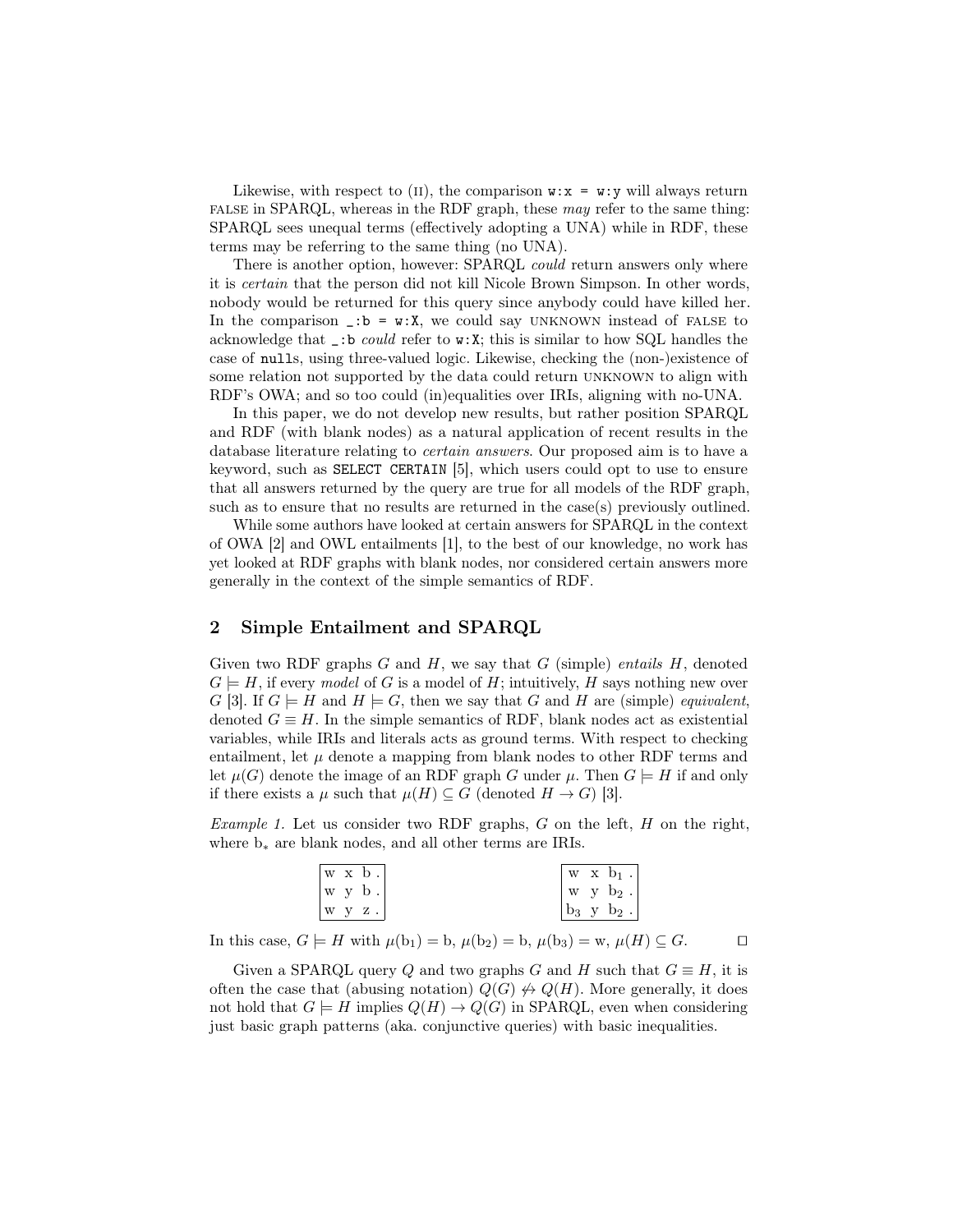Example 2. Take G and H  $(G \models H)$  from Example [1](#page-1-0) and the following query Q:

SELECT  $*$  WHERE  $\{ ?w : x ?b1 ; y ?b2$ . FILTER(?b1 != ?b2) }

Under standard SPARQL query evaluation,  $Q(H)$  returns two results –  $(w,b_1,b_2)$ and  $(w, b_2, b_1)$  – whereas  $Q(G)$  is empty. Clearly  $Q(H) \nrightarrow Q(G)$ .

SPARQL query evaluation is counter to the underlying RDF semantics: one can get more answers in SPARQL from an RDF graph with less information (in terms of entailment). Even if a query uses a feature like MINUS, the simple semantics of RDF adopts OWA, such that if  $G \models H$ , any information given by G that is not given by  $H$  is considered UNKNOWN, rather than FALSE. We are thus interested in exploring an alternative semantics for SPARQL where we could guarantee, for example, that if  $G \models H$ , then  $Q(H) \rightarrow Q(G)$ : that in some sense SPARQL answers are "monotonic" with respect to simple entailment in RDF.

#### 3 Certain Answers for SPARQL?

An intuitive idea is to define the semantics of SPARQL with respect to all possible models of the RDF graph, where an answer is included in the result if and only if it is "valid" for all models. This idea corresponds closely with the notion of certain answers for incomplete databases.

More specifically, let  $C$  denote a set of constants and  $N$  a set of nulls where both sets are disjoint. Let us likewise assume, for simplicity, a single relation name R with arity k. An *instance I* of R is a k-ary relation  $R_I \subseteq \mathbb{C}^k$  with only constants. A *naive instance* I of R is a k-ary relation  $R_I \subseteq (\mathbf{CN})^k$  that may contain constants and nulls. Let  $\nu : \mathbf{N} \to \mathbf{C}$  be a mapping from nulls to constants, and abusing notation, let  $\nu(R_I)$  denote the image of  $R_I$  under  $\nu$ . A representative of a naive instance I is an instance I' where  $\nu(R_I) \subseteq R_{I'}$ . Each representative fills in the incomplete information of  $I$  in a particular way. We denote the set of all representatives of I as  $\text{rep}(I)$ .

*Example 3.* The following are instances of a relation  $R$  where numbers indicate constants and terms of the form  $\perp_i$  indicate a labelled null.

| ×                      |           | $\begin{vmatrix} 1 & 3 & 3 \end{vmatrix}$ |
|------------------------|-----------|-------------------------------------------|
| l o<br>. വ<br>$\Omega$ | 22<br>- 3 | $\begin{vmatrix} 2 & 3 & 3 \end{vmatrix}$ |
|                        |           | $\overline{A}$<br>6<br>$\sigma$           |

The leftmost instance  $I_1$  is naive since it contains nulls, whereas  $I_2$  and  $I_3$  are also instances but are not naive. Instances  $I_2$  and  $I_3$  are representatives of  $I_1$ .  $\Box$ 

Now, given a (possibly naive) database instance I and a query  $Q$ , the *certain* answers can be defined as:

certain
$$
(Q, I)
$$
 =  $\bigcap$  { $Q(I') | I' \in \text{rep}(I)$ }